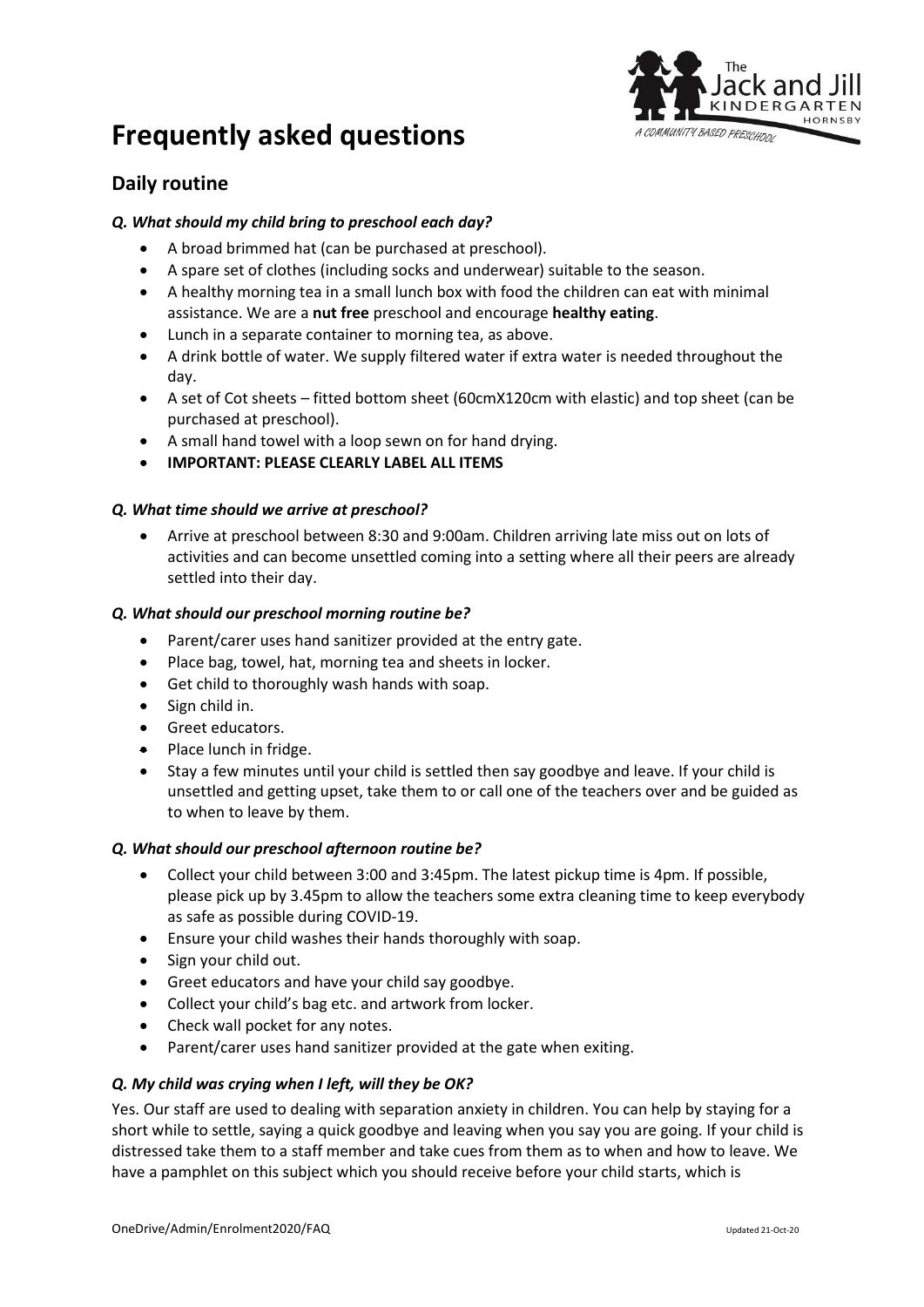recommended reading. If you would like reassurance, please feel free to call and ask how they are going later in the day.

#### *Q. Does my child have to sleep?*

We cannot and will not make a child sleep. However, as part of their preschool day children are asked to rest. They will bring sheets to put on their mat and they will be asked to lie quietly and listen to the music or story. It is beneficial to teach children the value of just "being".

#### *Q. Does my child have to be toilet trained?*

The quick answer is **YES.** (Please speak to the preschool if toileting is going to be an issue with your child, or there is a reason your child is not toilet trained. We will not discriminate against children not toilet trained, but it is our expectation that by 3, children are toilet trained).

We appreciate that children are all different and that toilet training can be time consuming and frustrating. However, each time we have to change wet pants, clothes etc it takes a staff member away from the group of children and compromises supervision and interactions with the children. We understand that accidents do happen from time to time and we deal with these in a sensitive manner.

If you have any questions about toileting or your child is not toilet trained before coming to preschool please do not hesitate to contact the Preschool so we can support you during this time.

#### *Q. What if I'm going to be late to pick up my child?*

Please allow ample time to collect you child allowing for traffic if you are some distance away. If you are unable to pick up on time please arrange for someone else to pick them up and notify the preschool of this change of routine. If this is not possible and you are going to be late, please ring the preschool and let them know your ETA. A late fee of \$50 per hour (\$12.50 charged at 15 minute intervals) will be charged for late pick up. Children remaining on the premises after 4pm puts our preschool in breach of its license conditions. For this reason, 3 late fees being accumulated may put your child's enrolment in jeopardy.

You must inform us if someone else will be collecting your child and we will ask for identification from that person if we have not met them before.

#### *Q. Do you teach the children to read?*

We believe children learn through play. In a play-based environment we will give your children the fundamentals they will need to tackle skills like reading once they go to kindergarten. They may learn some words incidentally along the way but teaching them to read is not our focus.

#### *Q. Does my child have to wear a hat outside?*

Yes. We have a "no hat no play" policy. If your child has forgotten their hat they will be asked to play in the shaded areas only. Due to hygiene reasons we cannot supply spare hats.

#### *Q. Can my child bring toys to school?*

Toys are best left at home. If your child has a special comfort toy to sleep with, we recommend it be kept in with sleeping sheets and should only come out at rest time. Please be aware we can hold no responsibility for lost "special friends"!

## **The car park and safety at the preschool**

#### *Q. My other children are at Hornsby South Public, can I leave my car here while I pick them up?*

No, we have a small car park and many families with babies and toddlers. Please park on the street and leave the car park places for those parents.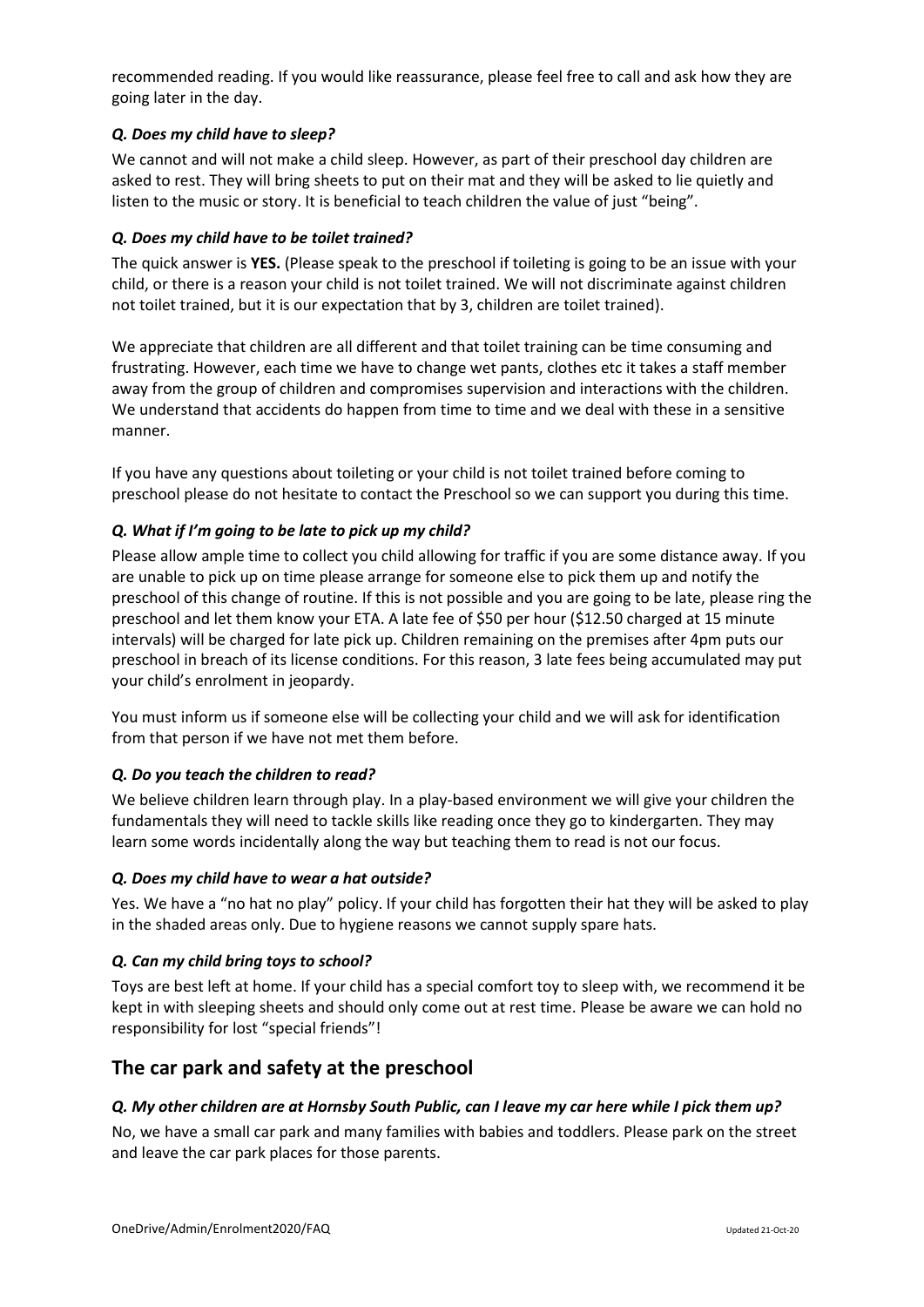## *Q. I want to have a chat to another preschool parent, can my children play in the playground while we talk?*

Usually we are not a drop and run centre and encourage relationships between families. Unfortunately, during COVID-19, we request that you drop off and pick up your child promptly and do not remain chatting in the preschool grounds.

Remember that once you sign your child out they are in your care and not the responsibility of the educators, so please supervise them. Please bear in mind our limited parking and for the consideration of others limit your drop off and pick up time to 10 minutes maximum to ensure others have a turn. Our preschool closes at 4.00pm, so we ask that families leave by this time.

## *Q. I noticed you have 2 gates, why is that?*

This is for the safety of all children.

- Do not let your children swing on the gate as it breaks the mechanism.
- As polite as it is, please do not leave the gate open for other families.
- Hold your child's hand as you enter the car park.
- Most importantly, NEVER let a child that is not yours out of the preschool. If there are a few parents leaving together just check that the children leaving are with a carer.

## *Q. I'm not going to be long, can I leave my other children in the car?*

No, this is not safe.

## **Food**

## *Q. My child does not eat/drink enough will you make them eat/drink for me?*

We ask children to drink water at morning tea and lunchtime and water is available throughout the day. We encourage children to sit and eat with their peers and we expect them to eat independently.

We will not force feed any child. Please speak to your teacher if you have any concerns.

## *Q. Can you heat up my child's lunch?*

No. We cannot test the temperature and therefore the safety of microwave heated food.

## *Q. What if I don't want my child's lunch to be put in the fridge?*

Please ask your teacher or at the Office for a refrigeration exemption form. Once this is filled out your child's lunch may be left in their locker.

## **Leave**

## *Q. What if I want to take my child out of the preschool permanently?*

Two weeks written notice must be given otherwise your Enrolment Deposit is forfeited. In Term 4 full fees must be paid at the discretion of the Nominated Supervisor as it is difficult to replace children late in the year.

## *Q. What if we are going on an extended holiday?*

Full fees must be paid during this time.

# **Medical and Illness**

## *Q. What if my child is sick?*

If your child is not well please do not send them to preschool. It affects your child, other children and staff. If your child will not be attending for the day please call or email the preschool that morning to let us know.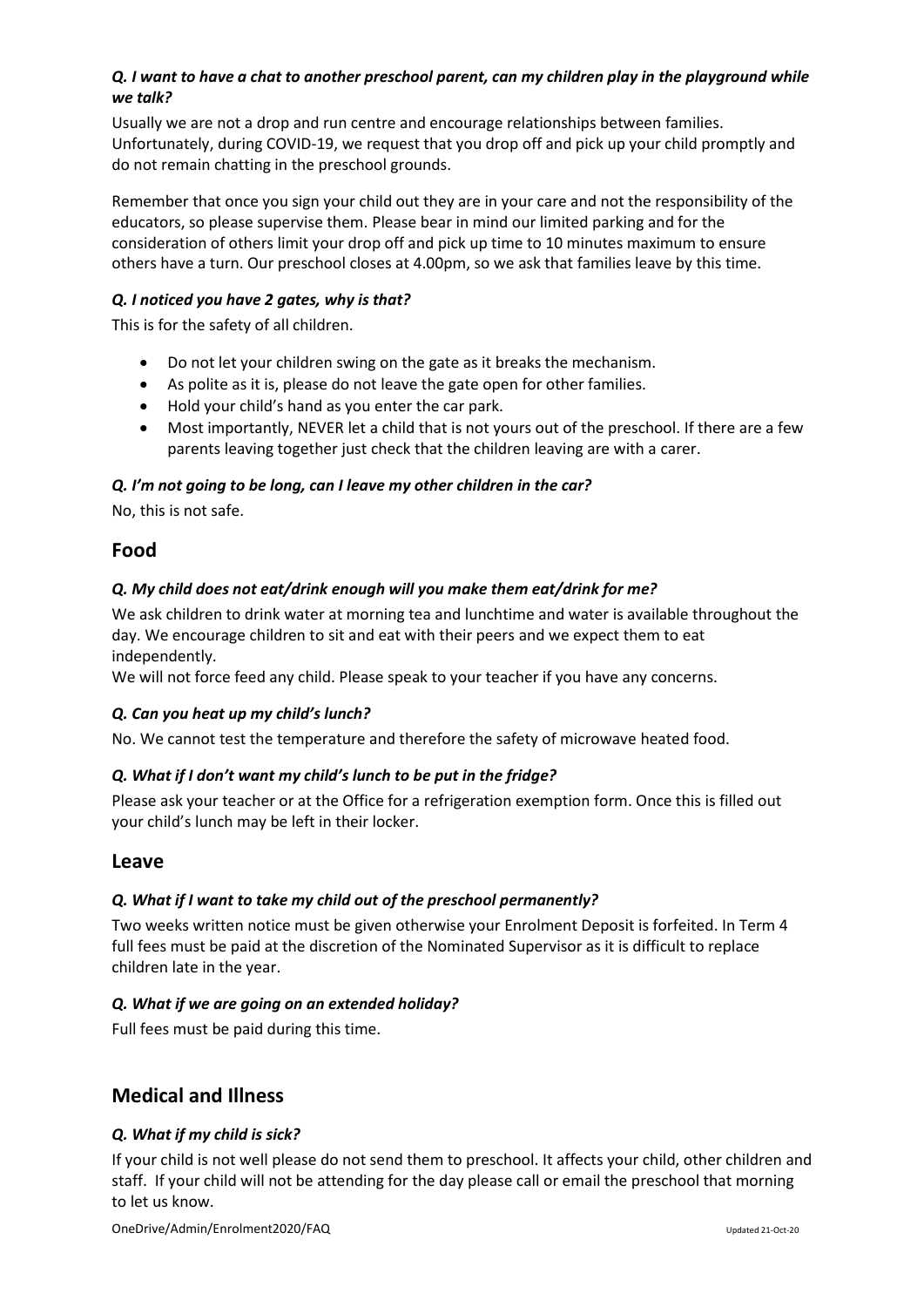## *Q. My child is not immunised, can they still come to preschool?*

No, all children must be immunised. You must provide an up-to-date copy of your child's Immunisation History Statement (IHS) from the Australian Immunisation Register with your enrolment documents in order to complete enrolment. You must also provide a new up-to-date IHS showing your child's 4 year old immunisations within 2 weeks of his / her birthday. During outbreaks (e.g. COVID-19) children will not be able to attend if we have not received an up-to-date IHS by one month after their 4<sup>th</sup> birthday.

#### *Q. My child has allergies, asthma or special dietary requirements, what information and medication do I need to give to the preschool?*

An Asthma and Allergy Alert form must accompany your enrolment forms. All medications should be taken to Karen in the kitchen. DO NOT LEAVE IN YOUR CHILD'S BAG. All medication must be in date, in their original containers with a Pharmacist's label with your child's name, date of birth and clear instructions for use. You will also need to fill out a permission form to allow staff to administer medication.

#### *Q. How do I know if my child is too sick to come to preschool?*

You should not send your child to preschool if they:

- Have a temperature
- Need pain relief medication (e.g. Panadol or Nurofen)
- Have a green runny discharge from their nose
- Are vomiting or have diarrhea
- Have a barking constant cough
- Have an unusual unexplained rash
- Are generally unwell and out of sorts

If you would not like your child to be around a child as unwell as yours, it is generally feasible that they should stay at home.

#### *Q. My child had a temperature/vomited/diarrhea yesterday; can I send them to preschool today?*

Children must be free of symptoms for *at least* 24 hours before they can attend preschool.

Please see additional requirements during COVID-19 below.

## **COVID-19 safety precautions at preschool**

*Current as at 21 October 2020. Updates will be communicated to all enrolled families before children commence in 2021.*

## **Q. My child only has a slight cough / slight runny nose. Can they still come to school?**

Not during COVID-19. If your child is even slightly unwell, please keep them at home to rest until they are completely symptom-free before returning to preschool.

## **Q. My child has had slight cold / flu / COVID-like symptoms. Do I have to get them tested for COVID-19?**

If your child has had any respiratory; cold-like/ flu-like or other COVID-19 symptoms, you have two options. You will either need:

- 1) a negative COVID-19 test result for your child to return to preschool OR
- 2) to keep your child home from preschool for a 10 day period. Additionally, they must be symptom-free for at least 3 days prior to returning to preschool.

## **Q. My child has seasonal allergies / rhinitis / other conditions that present with symptoms like cold / flu-like symptoms. Do I have to get them tested for COVID-19?**